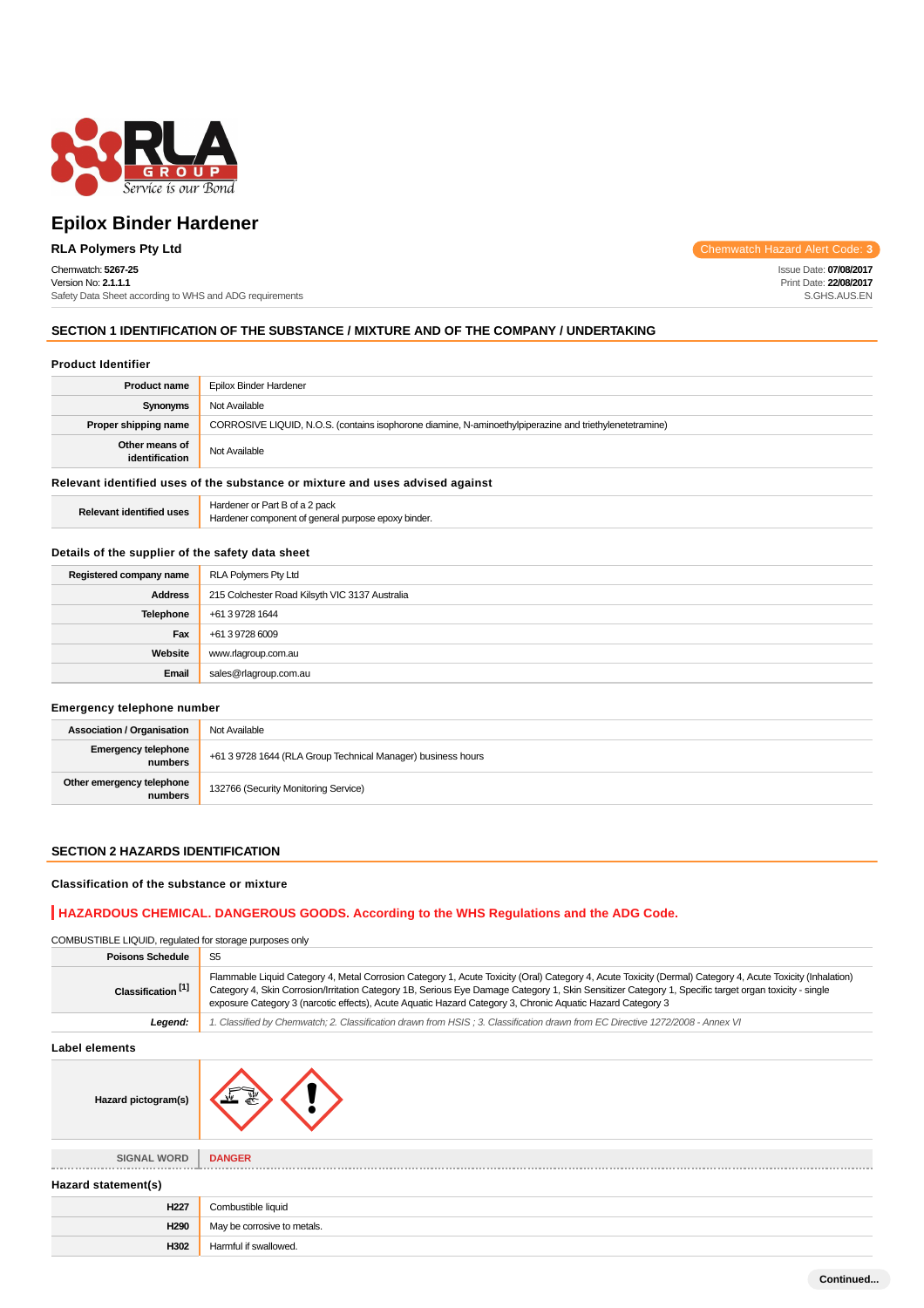| H312                                         | Harmful in contact with skin.                      |
|----------------------------------------------|----------------------------------------------------|
| H332                                         | Harmful if inhaled.                                |
| H314                                         | Causes severe skin burns and eye damage.           |
| H317                                         | May cause an allergic skin reaction.               |
| H336                                         | May cause drowsiness or dizziness.                 |
| H412                                         | Harmful to aquatic life with long lasting effects. |
| <b>AUH019</b>                                | May form explosive peroxides                       |
| <b>Precautionary statement(s) Prevention</b> |                                                    |

| P210             | Keep away from heat/sparks/open flames/hot surfaces. - No smoking.         |
|------------------|----------------------------------------------------------------------------|
| P <sub>260</sub> | Do not breathe dust/fume/gas/mist/vapours/spray.                           |
| P <sub>271</sub> | Use only outdoors or in a well-ventilated area.                            |
| P280             | Wear protective gloves/protective clothing/eye protection/face protection. |

## **Precautionary statement(s) Response**

| P301+P330+P331 | IF SWALLOWED: Rinse mouth. Do NOT induce vomiting.                                                                               |  |
|----------------|----------------------------------------------------------------------------------------------------------------------------------|--|
| P303+P361+P353 | IF ON SKIN (or hair): Remove/Take off immediately all contaminated clothing. Rinse skin with water/shower.                       |  |
| P305+P351+P338 | IF IN EYES: Rinse cautiously with water for several minutes. Remove contact lenses, if present and easy to do. Continue rinsing. |  |
| P310           | Immediately call a POISON CENTER or doctor/physician.                                                                            |  |

## **Precautionary statement(s) Storage**

| P403+P235 | Store<br>l-ventilated place<br>. Keep cool.<br>$\sim$ $\Omega$ $\Omega$<br>, wenn<br>. |
|-----------|----------------------------------------------------------------------------------------|
|           | ⊰tor                                                                                   |
| P405      | d ⊔r                                                                                   |

## **Precautionary statement(s) Disposal**

**P501** Dispose of contents/container in accordance with local regulations.

## **SECTION 3 COMPOSITION / INFORMATION ON INGREDIENTS**

#### **Substances**

See section below for composition of Mixtures

## **Mixtures**

| <b>CAS No</b> | %[weight] | Name                                       |
|---------------|-----------|--------------------------------------------|
| 100-51-6      | 30-60     | benzyl alcohol                             |
| 2855-13-2     | 10-30     | isophorone diamine                         |
| 112-24-3      | 10-30     | triethylenetetramine                       |
| 140-31-8      | $1 - 10$  | N-aminoethylpiperazine                     |
| Not Available | $1 - 10$  | Ingredients determined not to be hazardous |

## **SECTION 4 FIRST AID MEASURES**

T

## **Description of first aid measures**

| <b>Eye Contact</b>  | If this product comes in contact with the eyes:<br>Inmediately hold eyelids apart and flush the eye continuously with running water.<br>Ensure complete irrigation of the eye by keeping eyelids apart and away from eye and moving the eyelids by occasionally lifting the upper and lower lids.<br>► Continue flushing until advised to stop by the Poisons Information Centre or a doctor, or for at least 15 minutes.<br>Transport to hospital or doctor without delay.<br>► Removal of contact lenses after an eye injury should only be undertaken by skilled personnel.                                                                                                                                                                                                                                                                                                                                                                                                                                                                                                                                                                     |
|---------------------|----------------------------------------------------------------------------------------------------------------------------------------------------------------------------------------------------------------------------------------------------------------------------------------------------------------------------------------------------------------------------------------------------------------------------------------------------------------------------------------------------------------------------------------------------------------------------------------------------------------------------------------------------------------------------------------------------------------------------------------------------------------------------------------------------------------------------------------------------------------------------------------------------------------------------------------------------------------------------------------------------------------------------------------------------------------------------------------------------------------------------------------------------|
| <b>Skin Contact</b> | If skin or hair contact occurs:<br>In Immediately flush body and clothes with large amounts of water, using safety shower if available.<br>• Quickly remove all contaminated clothing, including footwear.<br>▶ Wash skin and hair with running water. Continue flushing with water until advised to stop by the Poisons Information Centre.<br>Transport to hospital, or doctor.                                                                                                                                                                                                                                                                                                                                                                                                                                                                                                                                                                                                                                                                                                                                                                  |
| Inhalation          | If fumes or combustion products are inhaled remove from contaminated area.<br>Lay patient down. Keep warm and rested.<br>► Prostheses such as false teeth, which may block airway, should be removed, where possible, prior to initiating first aid procedures.<br>Apply artificial respiration if not breathing, preferably with a demand valve resuscitator, bag-valve mask device, or pocket mask as trained. Perform CPR if<br>necessary.<br>Transport to hospital, or doctor.<br>Inhalation of vapours or aerosols (mists, fumes) may cause lung oedema.<br>• Corrosive substances may cause lung damage (e.g. lung oedema, fluid in the lungs).<br>As this reaction may be delayed up to 24 hours after exposure, affected individuals need complete rest (preferably in semi-recumbent posture) and must be<br>kept under medical observation even if no symptoms are (yet) manifested.<br>Exercise any such manifestation, the administration of a spray containing a dexamethasone derivative or beclomethasone derivative may be considered.<br>This must definitely be left to a doctor or person authorised by him/her.<br>(ICSC13719) |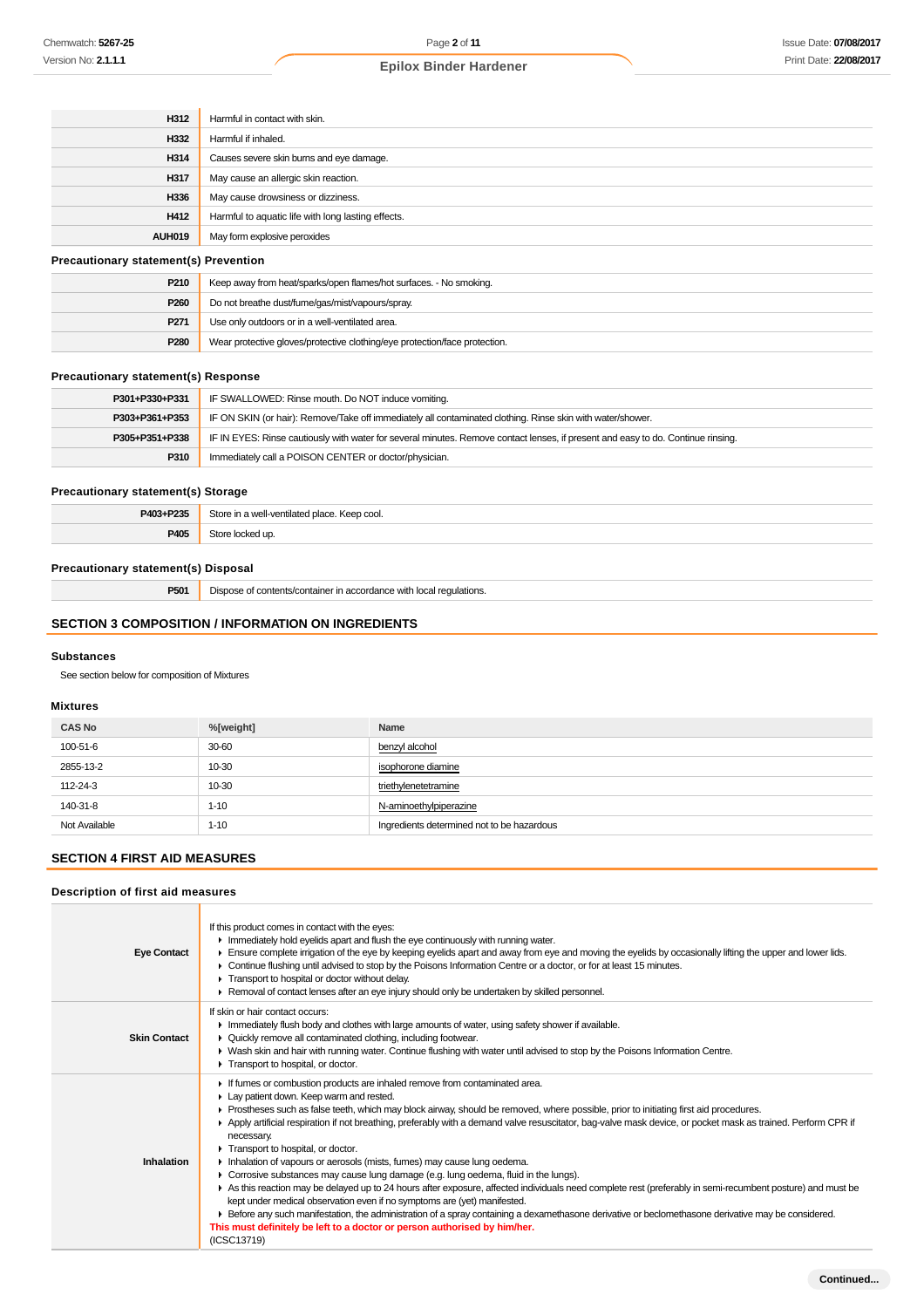**Ingestion For advice, contact a Poisons Information Centre or a doctor at once. Urgent hospital treatment is likely to be needed.** If swallowed do **NOT** induce vomiting. If vomiting occurs, lean patient forward or place on left side (head-down position, if possible) to maintain open airway and prevent aspiration. ▶ Observe the patient carefully. ► Never give liquid to a person showing signs of being sleepy or with reduced awareness; i.e. becoming unconscious. Give water to rinse out mouth, then provide liquid slowly and as much as casualty can comfortably drink. **Transport to hospital or doctor without delay.** 

#### **Indication of any immediate medical attention and special treatment needed**

#### Treat symptomatically.

- For acute or short-term repeated exposures to highly alkaline materials:
- Respiratory stress is uncommon but present occasionally because of soft tissue edema.
- Unless endotracheal intubation can be accomplished under direct vision, cricothyroidotomy or tracheotomy may be necessary.
- Oxygen is given as indicated.
- The presence of shock suggests perforation and mandates an intravenous line and fluid administration.
- Damage due to alkaline corrosives occurs by liquefaction necrosis whereby the saponification of fats and solubilisation of proteins allow deep penetration into the tissue.
- Alkalis continue to cause damage after exposure.

#### INGESTION:

Milk and water are the preferred diluents

No more than 2 glasses of water should be given to an adult.

Neutralising agents should never be given since exothermic heat reaction may compound injury.

\* Catharsis and emesis are absolutely contra-indicated.

\* Activated charcoal does not absorb alkali.

\* Gastric lavage should not be used.

Supportive care involves the following:

- Withhold oral feedings initially.
- If endoscopy confirms transmucosal injury start steroids only within the first 48 hours.
- Carefully evaluate the amount of tissue necrosis before assessing the need for surgical intervention.
- Patients should be instructed to seek medical attention whenever they develop difficulty in swallowing (dysphagia).
- SKIN AND EYE:

Injury should be irrigated for 20-30 minutes.

Eye injuries require saline. [Ellenhorn & Barceloux: Medical Toxicology]

## **SECTION 5 FIREFIGHTING MEASURES**

#### **Extinguishing media**

- Foam.
- **Dry chemical powder.**
- BCF (where regulations permit).
- Carbon dioxide.

#### **Special hazards arising from the substrate or mixture**

| <b>Fire Incompatibility</b>    | Avoid contamination with oxidising agents i.e. nitrates, oxidising acids, chlorine bleaches, pool chlorine etc. as ignition may result                                                                                                                                                                                                                                                                                                                                                                                                                                                                                                                                                       |  |  |
|--------------------------------|----------------------------------------------------------------------------------------------------------------------------------------------------------------------------------------------------------------------------------------------------------------------------------------------------------------------------------------------------------------------------------------------------------------------------------------------------------------------------------------------------------------------------------------------------------------------------------------------------------------------------------------------------------------------------------------------|--|--|
| <b>Advice for firefighters</b> |                                                                                                                                                                                                                                                                                                                                                                                                                                                                                                                                                                                                                                                                                              |  |  |
| <b>Fire Fighting</b>           | Alert Fire Brigade and tell them location and nature of hazard.<br>• Wear full body protective clothing with breathing apparatus.<br>▶ Prevent, by any means available, spillage from entering drains or water course.<br>• Use fire fighting procedures suitable for surrounding area.                                                                                                                                                                                                                                                                                                                                                                                                      |  |  |
| <b>Fire/Explosion Hazard</b>   | $\triangleright$ Combustible.<br>Slight fire hazard when exposed to heat or flame.<br>Heating may cause expansion or decomposition leading to violent rupture of containers.<br>• On combustion, may emit toxic fumes of carbon monoxide (CO).<br>Combustion products include:<br>carbon dioxide (CO2)<br>aldehydes<br>nitrogen oxides (NOx)<br>other pyrolysis products typical of burning organic material.<br>Contains low boiling substance: Closed containers may rupture due to pressure buildup under fire conditions.<br>May emit corrosive fumes.<br><b>WARNING:</b> Long standing in contact with air and light may result in the formation<br>of potentially explosive peroxides. |  |  |
| <b>HAZCHEM</b>                 | 2X                                                                                                                                                                                                                                                                                                                                                                                                                                                                                                                                                                                                                                                                                           |  |  |

#### **SECTION 6 ACCIDENTAL RELEASE MEASURES**

#### **Personal precautions, protective equipment and emergency procedures**

See section 8

#### **Environmental precautions**

See section 12

#### **Methods and material for containment and cleaning up**

**Minor Spills** Slippery when spilt.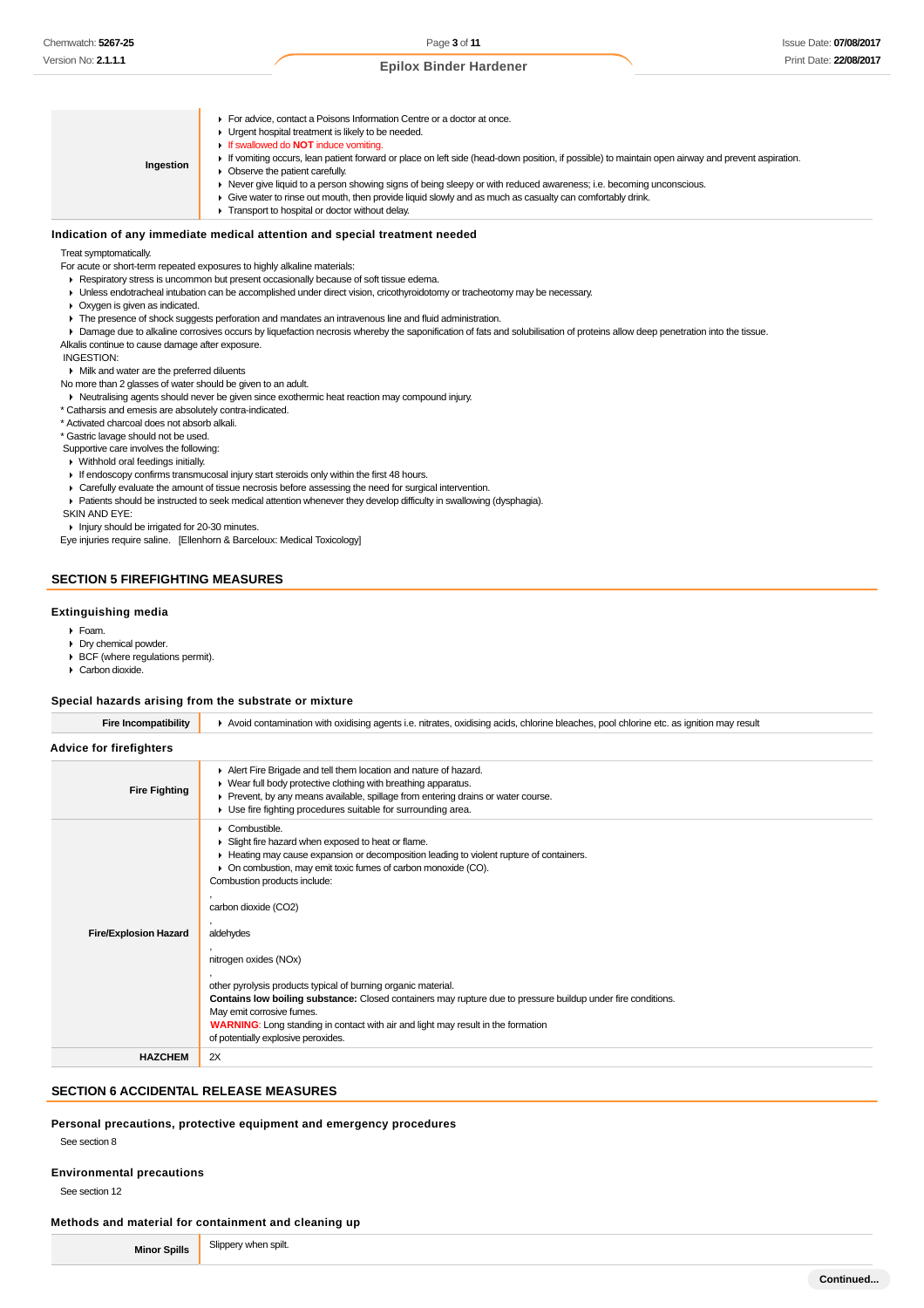|                     | $\triangleright$ Clean up all spills immediately.<br>Avoid breathing vapours and contact with skin and eyes.<br>• Control personal contact with the substance, by using protective equipment.<br>Contain and absorb spill with sand, earth, inert material or vermiculite.                                       |
|---------------------|------------------------------------------------------------------------------------------------------------------------------------------------------------------------------------------------------------------------------------------------------------------------------------------------------------------|
| <b>Major Spills</b> | Slippery when spilt.<br>• Clear area of personnel and move upwind.<br>Alert Fire Brigade and tell them location and nature of hazard.<br>$\blacktriangleright$ Wear full body protective clothing with breathing apparatus.<br>• Prevent, by any means available, spillage from entering drains or water course. |

Personal Protective Equipment advice is contained in Section 8 of the SDS.

## **SECTION 7 HANDLING AND STORAGE**

#### **Precautions for safe handling**

| Safe handling     | DO NOT USE brass or copper containers / stirrers<br>DO NOT allow clothing wet with material to stay in contact with skin<br>The substance accumulates peroxides which may become hazardous only if it evaporates or is distilled or otherwise treated to concentrate the peroxides. The<br>substance may concentrate around the container opening for example.<br>Purchases of peroxidisable chemicals should be restricted to ensure that the chemical is used completely before it can become peroxidised.<br>A responsible person should maintain an inventory of peroxidisable chemicals or annotate the general chemical inventory to indicate which chemicals are<br>subject to peroxidation.<br>Avoid all personal contact, including inhalation.<br>• Wear protective clothing when risk of exposure occurs.<br>$\blacktriangleright$ Use in a well-ventilated area.<br>Avoid contact with moisture. |
|-------------------|--------------------------------------------------------------------------------------------------------------------------------------------------------------------------------------------------------------------------------------------------------------------------------------------------------------------------------------------------------------------------------------------------------------------------------------------------------------------------------------------------------------------------------------------------------------------------------------------------------------------------------------------------------------------------------------------------------------------------------------------------------------------------------------------------------------------------------------------------------------------------------------------------------------|
| Other information | Store in original containers.<br>▶ Keep containers securely sealed.<br>Store in a cool, dry, well-ventilated area.<br>Store away from incompatible materials and foodstuff containers.<br>DO NOT store near acids, or oxidising agents<br>• No smoking, naked lights, heat or ignition sources.                                                                                                                                                                                                                                                                                                                                                                                                                                                                                                                                                                                                              |

## **Conditions for safe storage, including any incompatibilities**

| Suitable container      | Lined metal can, lined metal pail/can.<br>• Plastic pail.<br>▶ Polvliner drum.<br>• Packing as recommended by manufacturer.<br>For low viscosity materials<br>• Drums and jerricans must be of the non-removable head type.<br>• Where a can is to be used as an inner package, the can must have a screwed enclosure.<br>For materials with a viscosity of at least 2680 cSt. (23 deg. C) and solids (between 15 C deg. and 40 deg C.):<br>Removable head packaging;<br>$\blacktriangleright$ Cans with friction closures and<br>$\blacktriangleright$ low pressure tubes and cartridges<br>may be used. |
|-------------------------|-----------------------------------------------------------------------------------------------------------------------------------------------------------------------------------------------------------------------------------------------------------------------------------------------------------------------------------------------------------------------------------------------------------------------------------------------------------------------------------------------------------------------------------------------------------------------------------------------------------|
| Storage incompatibility | Reacts with mild steel, galvanised steel / zinc producing hydrogen gas which may form an explosive mixture with air.<br>Avoid strong acids, acid chlorides, acid anhydrides and chloroformates.<br>Avoid contact with copper, aluminium and their alloys.<br>Avoid reaction with oxidising agents                                                                                                                                                                                                                                                                                                         |

#### **SECTION 8 EXPOSURE CONTROLS / PERSONAL PROTECTION**

#### **Control parameters**

#### **OCCUPATIONAL EXPOSURE LIMITS (OEL)**

| <b>INGREDIENT DATA</b> |  |
|------------------------|--|

Not Available

## **EMERGENCY LIMITS**

| Ingredient                                    | <b>Material name</b>     | TEEL-1              |                     | TEEL-2   | TEEL-3    |
|-----------------------------------------------|--------------------------|---------------------|---------------------|----------|-----------|
| benzyl alcohol                                | Benzyl alcohol           | 30 ppm              |                     | 52 ppm   | 740 ppm   |
| triethylenetetramine                          | Triethylenetetramine     | 3 ppm               |                     | 14 ppm   | 83 ppm    |
| N-aminoethylpiperazine                        | Aminoethylpiperazine, N- | $6.4 \text{ ma/m3}$ |                     | 71 mg/m3 | 420 mg/m3 |
| Ingredient                                    | <b>Original IDLH</b>     |                     | <b>Revised IDLH</b> |          |           |
| benzyl alcohol                                | Not Available            |                     | Not Available       |          |           |
| isophorone diamine                            | Not Available            |                     | Not Available       |          |           |
| triethylenetetramine                          | Not Available            |                     | Not Available       |          |           |
| N-aminoethylpiperazine                        | Not Available            |                     | Not Available       |          |           |
| Ingredients determined not to<br>be hazardous | Not Available            |                     | Not Available       |          |           |

#### **Exposure controls**

**Appropriate engineering controls** Engineering controls are used to remove a hazard or place a barrier between the worker and the hazard. Well-designed engineering controls can be highly effective in protecting workers and will typically be independent of worker interactions to provide this high level of protection.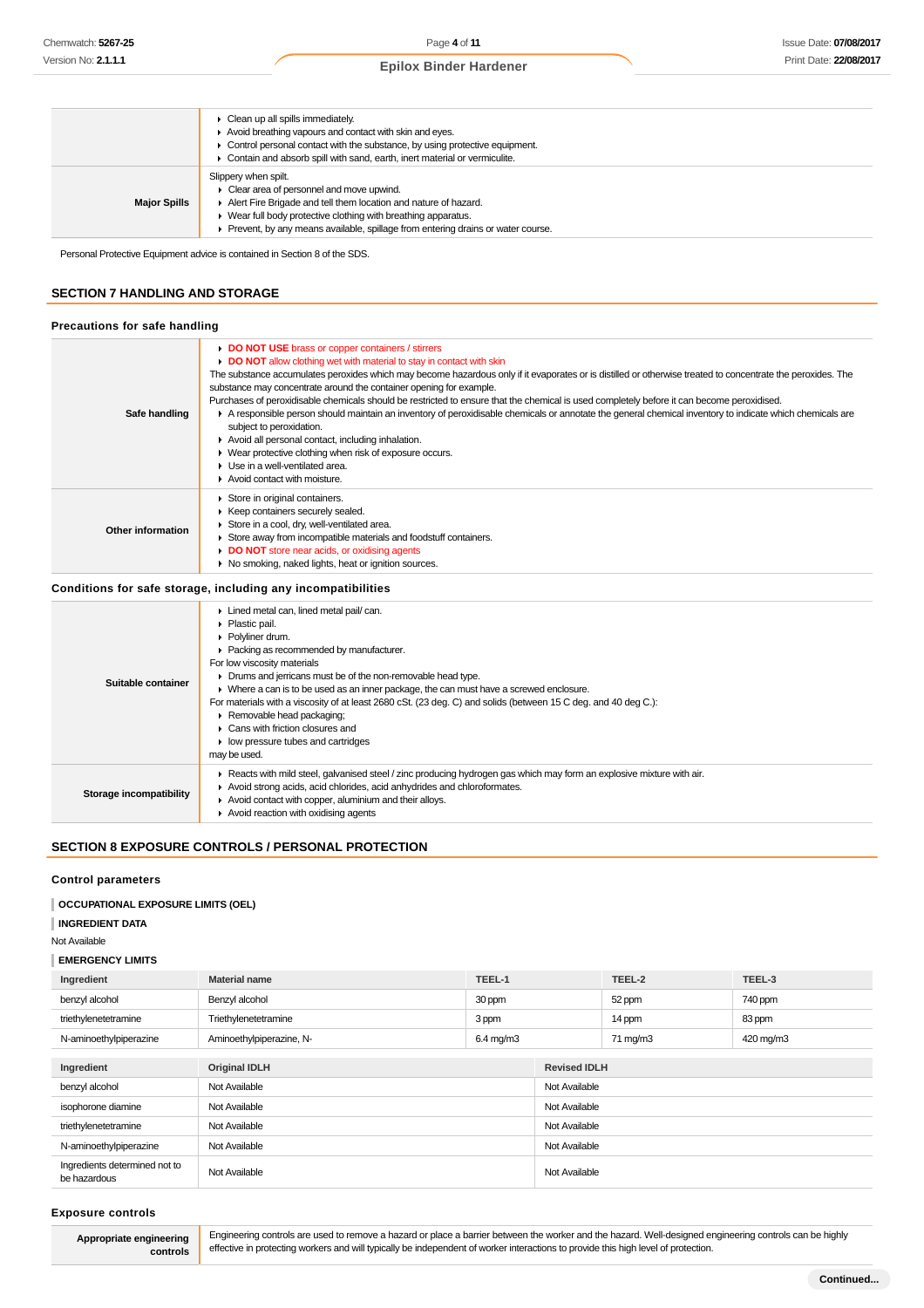Page **5** of **11 Epilox Binder Hardener**

|                            | The basic types of engineering controls are:<br>Process controls which involve changing the way a job activity or process is done to reduce the risk.<br>Enclosure and/or isolation of emission source which keeps a selected hazard "physically" away from the worker and ventilation that strategically "adds" and<br>"removes" air in the work environment.                                                                                                                                                                                                                                                                                                                                                                                                                                                                                                                                                                                                                                                                                                                                                                                                                                                                                                                                                                                                                                                                                                                                                                                                                                                                                                |
|----------------------------|---------------------------------------------------------------------------------------------------------------------------------------------------------------------------------------------------------------------------------------------------------------------------------------------------------------------------------------------------------------------------------------------------------------------------------------------------------------------------------------------------------------------------------------------------------------------------------------------------------------------------------------------------------------------------------------------------------------------------------------------------------------------------------------------------------------------------------------------------------------------------------------------------------------------------------------------------------------------------------------------------------------------------------------------------------------------------------------------------------------------------------------------------------------------------------------------------------------------------------------------------------------------------------------------------------------------------------------------------------------------------------------------------------------------------------------------------------------------------------------------------------------------------------------------------------------------------------------------------------------------------------------------------------------|
| <b>Personal protection</b> |                                                                                                                                                                                                                                                                                                                                                                                                                                                                                                                                                                                                                                                                                                                                                                                                                                                                                                                                                                                                                                                                                                                                                                                                                                                                                                                                                                                                                                                                                                                                                                                                                                                               |
| Eye and face protection    | • Chemical goggles.<br>Full face shield may be required for supplementary but never for primary protection of eyes.<br>• Contact lenses may pose a special hazard; soft contact lenses may absorb and concentrate irritants. A written policy document, describing the wearing of<br>lenses or restrictions on use, should be created for each workplace or task.                                                                                                                                                                                                                                                                                                                                                                                                                                                                                                                                                                                                                                                                                                                                                                                                                                                                                                                                                                                                                                                                                                                                                                                                                                                                                             |
| <b>Skin protection</b>     | See Hand protection below                                                                                                                                                                                                                                                                                                                                                                                                                                                                                                                                                                                                                                                                                                                                                                                                                                                                                                                                                                                                                                                                                                                                                                                                                                                                                                                                                                                                                                                                                                                                                                                                                                     |
| Hands/feet protection      | • When handling corrosive liquids, wear trousers or overalls outside of boots, to avoid spills entering boots.<br>NOTE:<br>The material may produce skin sensitisation in predisposed individuals. Care must be taken, when removing gloves and other protective equipment, to avoid<br>all possible skin contact.<br>► Contaminated leather items, such as shoes, belts and watch-bands should be removed and destroyed.<br>The selection of suitable gloves does not only depend on the material, but also on further marks of quality which vary from manufacturer to manufacturer. Where<br>the chemical is a preparation of several substances, the resistance of the glove material can not be calculated in advance and has therefore to be checked prior<br>to the application.<br>The exact break through time for substances has to be obtained from the manufacturer of the protective gloves and has to be observed when making a final<br>choice.<br>Personal hygiene is a key element of effective hand care.<br>Example wear not recommended: Contaminated leather footwear, watch bands, should be destroyed, i.e. burnt, as they cannot be adequately decontaminated<br>• When handling liquid-grade epoxy resins wear chemically protective gloves (e.g nitrile or nitrile-butatoluene rubber), boots and aprons.<br>► DO NOT use cotton or leather (which absorb and concentrate the resin), polyvinyl chloride, rubber or polyethylene gloves (which absorb the resin).<br>DO NOT use barrier creams containing emulsified fats and oils as these may absorb the resin; silicone-based barrier creams should be reviewed prior to<br>use. |
| <b>Body protection</b>     | See Other protection below                                                                                                                                                                                                                                                                                                                                                                                                                                                                                                                                                                                                                                                                                                                                                                                                                                                                                                                                                                                                                                                                                                                                                                                                                                                                                                                                                                                                                                                                                                                                                                                                                                    |
| Other protection           | • Overalls.<br>▶ PVC Apron.<br>PVC protective suit may be required if exposure severe.<br>Eyewash unit.                                                                                                                                                                                                                                                                                                                                                                                                                                                                                                                                                                                                                                                                                                                                                                                                                                                                                                                                                                                                                                                                                                                                                                                                                                                                                                                                                                                                                                                                                                                                                       |
| <b>Thermal hazards</b>     | Not Available                                                                                                                                                                                                                                                                                                                                                                                                                                                                                                                                                                                                                                                                                                                                                                                                                                                                                                                                                                                                                                                                                                                                                                                                                                                                                                                                                                                                                                                                                                                                                                                                                                                 |
|                            |                                                                                                                                                                                                                                                                                                                                                                                                                                                                                                                                                                                                                                                                                                                                                                                                                                                                                                                                                                                                                                                                                                                                                                                                                                                                                                                                                                                                                                                                                                                                                                                                                                                               |

### **Recommended material(s)**

#### **GLOVE SELECTION INDEX**

Glove selection is based on a modified presentation of the:

 **"Forsberg Clothing Performance Index".**

 The effect(s) of the following substance(s) are taken into account in the **computergenerated** selection:

Epilox Binder Hardener

| <b>Material</b> | <b>CPI</b> |
|-----------------|------------|
| <b>BUTYL</b>    | C          |
| <b>NEOPRENE</b> | C          |
| <b>NITRILE</b>  | C          |
| PE/EVAL/PE      | C          |
| <b>VITON</b>    | C          |

\* CPI - Chemwatch Performance Index

A: Best Selection

B: Satisfactory; may degrade after 4 hours continuous immersion

C: Poor to Dangerous Choice for other than short term immersion

**NOTE**: As a series of factors will influence the actual performance of the glove, a final selection must be based on detailed observation -

\* Where the glove is to be used on a short term, casual or infrequent basis, factors such as "feel" or convenience (e.g. disposability), may dictate a choice of gloves which might otherwise be unsuitable following long-term or frequent use. A qualified practitioner should be consulted.

**Respiratory protection**

Type AK-P Filter of sufficient capacity. (AS/NZS 1716 & 1715, EN 143:2000 & 149:2001, ANSI Z88 or national equivalent)

Selection of the Class and Type of respirator will depend upon the level of breathing zone contaminant and the chemical nature of the contaminant. Protection Factors (defined as the ratio of contaminant outside and inside the mask) may also be important.

| Required<br>minimum<br>protection factor | Maximum gas/vapour<br>concentration present in air<br>p.p.m. (by volume) | Half-face<br>Respirator | <b>Full-Face</b><br>Respirator    |
|------------------------------------------|--------------------------------------------------------------------------|-------------------------|-----------------------------------|
| up to 10                                 | 1000                                                                     | AK-AUS/<br>Class1 P2    | $\blacksquare$                    |
| up to 50                                 | 1000                                                                     | ۰                       | AK-AUS/<br>Class 1 P <sub>2</sub> |
| up to 50                                 | 5000                                                                     | Airline *               | ۰                                 |
| up to $100$                              | 5000                                                                     | ٠                       | AK-2 P2                           |
| up to $100$                              | 10000                                                                    | ٠                       | AK-3 P2                           |
| $100+$                                   |                                                                          |                         | Airline**                         |

\* - Continuous Flow \*\* - Continuous-flow or positive pressure demand

A(All classes) = Organic vapours, B AUS or B1 = Acid gasses, B2 = Acid gas or hydrogen cyanide(HCN), B3 = Acid gas or hydrogen cyanide(HCN), E = Sulfur dioxide(SO2), G = Agricultural chemicals,  $K =$  Ammonia(NH3), Hg = Mercury, NO = Oxides of nitrogen, MB = Methyl bromide, AX = Low boiling point organic compounds(below 65 degC)

Cartridge respirators should never be used for emergency ingress or in areas of unknown vapour concentrations or oxygen content. The wearer must be warned to leave the contaminated area immediately on detecting any odours through the respirator. The odour may indicate that the mask is not functioning properly, that the vapour concentration is too high, or that the mask is not properly fitted. Because of these limitations, only restricted use of cartridge respirators is considered appropriate.

#### **SECTION 9 PHYSICAL AND CHEMICAL PROPERTIES**

#### **Information on basic physical and chemical properties**

| Appearance            | Amber thin corrosive liquid with strong amine odour; does not mix with water. |  |  |
|-----------------------|-------------------------------------------------------------------------------|--|--|
| <b>Physical state</b> | Relative density (Water = 1)<br>Liquid<br>$1.0 - 1.1$                         |  |  |
|                       |                                                                               |  |  |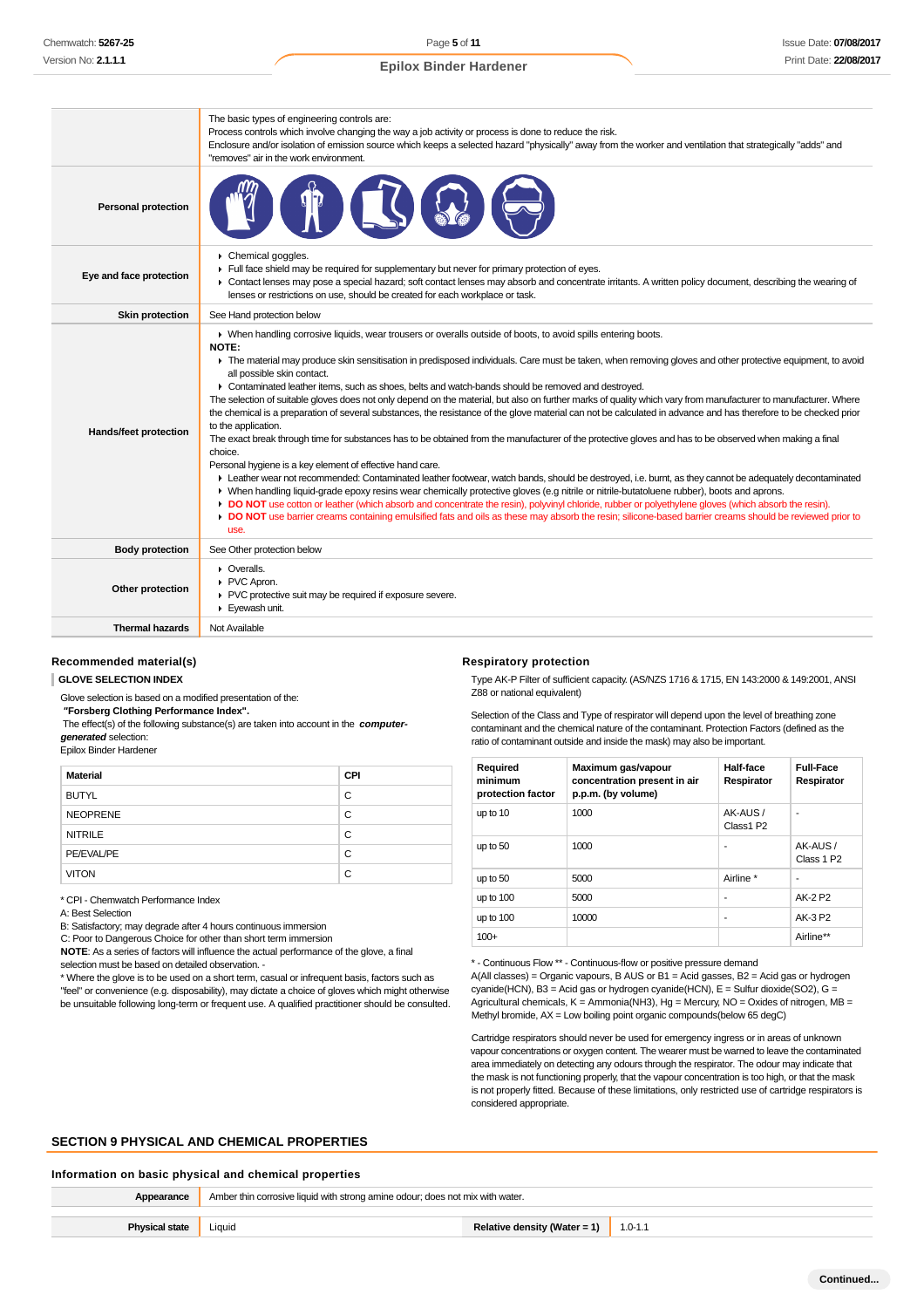| Odour                                           | Not Available  | <b>Partition coefficient</b><br>n-octanol / water | Not Available  |
|-------------------------------------------------|----------------|---------------------------------------------------|----------------|
| Odour threshold                                 | Not Available  | Auto-ignition temperature<br>$(^{\circ}C)$        | Not Available  |
| pH (as supplied)                                | Not Applicable | Decomposition<br>temperature                      | Not Available  |
| Melting point / freezing<br>point (°C)          | Not Applicable | <b>Viscosity (cSt)</b>                            | Not Available  |
| Initial boiling point and<br>boiling range (°C) | Not Available  | Molecular weight (g/mol)                          | Not Applicable |
| Flash point (°C)                                | >62            | <b>Taste</b>                                      | Not Available  |
| <b>Evaporation rate</b>                         | Not Available  | <b>Explosive properties</b>                       | Not Available  |
| Flammability                                    | Combustible.   | <b>Oxidising properties</b>                       | Not Available  |
| Upper Explosive Limit (%)                       | Not Available  | Surface Tension (dyn/cm or<br>$mN/m$ )            | Not Available  |
| Lower Explosive Limit (%)                       | Not Available  | <b>Volatile Component (%vol)</b>                  | Not Available  |
| Vapour pressure (kPa)                           | Negligible     | Gas group                                         | Not Available  |
| Solubility in water (g/L)                       | Immiscible     | pH as a solution (1%)                             | Not Available  |
| Vapour density (Air = 1)                        | Not Available  | VOC g/L                                           | Not Available  |

## **SECTION 10 STABILITY AND REACTIVITY**

| Reactivity                            | See section 7                                                                                                                        |
|---------------------------------------|--------------------------------------------------------------------------------------------------------------------------------------|
| <b>Chemical stability</b>             | • Unstable in the presence of incompatible materials.<br>▶ Product is considered stable.<br>Hazardous polymerisation will not occur. |
| Possibility of hazardous<br>reactions | See section 7                                                                                                                        |
| <b>Conditions to avoid</b>            | See section 7                                                                                                                        |
| Incompatible materials                | See section 7                                                                                                                        |
| Hazardous decomposition<br>products   | See section 5                                                                                                                        |

## **SECTION 11 TOXICOLOGICAL INFORMATION**

## **Information on toxicological effects**

| Inhaled                       | Inhalation hazard is increased at higher temperatures.<br>Inhalation of high concentrations of gas/vapour causes lung irritation with coughing and nausea, central nervous depression with headache and dizziness,<br>slowing of reflexes, fatigue and inco-ordination.<br>Inhalation of aerosols (mists, fumes), generated by the material during the course of normal handling, may be harmful.<br>There is some evidence to suggest that the material can cause respiratory irritation in some persons. The body's response to such irritation can cause further<br>lung damage. |                                   |  |
|-------------------------------|-------------------------------------------------------------------------------------------------------------------------------------------------------------------------------------------------------------------------------------------------------------------------------------------------------------------------------------------------------------------------------------------------------------------------------------------------------------------------------------------------------------------------------------------------------------------------------------|-----------------------------------|--|
| Ingestion                     | Accidental ingestion of the material may be harmful; animal experiments indicate that ingestion of less than 150 gram may be fatal or may produce serious<br>damage to the health of the individual.<br>The material can produce chemical burns within the oral cavity and gastrointestinal tract following ingestion.                                                                                                                                                                                                                                                              |                                   |  |
| <b>Skin Contact</b>           | Skin contact with the material may be harmful; systemic effects may result following absorption.<br>The material can produce chemical burns following direct contact with the skin.<br>Open cuts, abraded or irritated skin should not be exposed to this material<br>Entry into the blood-stream, through, for example, cuts, abrasions or lesions, may produce systemic injury with harmful effects. Examine the skin prior to the use<br>of the material and ensure that any external damage is suitably protected.                                                              |                                   |  |
| Eye                           | The material can produce chemical burns to the eye following direct contact. Vapours or mists may be extremely irritating.<br>If applied to the eyes, this material causes severe eye damage.                                                                                                                                                                                                                                                                                                                                                                                       |                                   |  |
| <b>Chronic</b>                | Repeated or prolonged exposure to corrosives may result in the erosion of teeth, inflammatory and ulcerative changes in the mouth and necrosis (rarely) of the<br>jaw. Bronchial irritation, with cough, and frequent attacks of bronchial pneumonia may ensue.<br>Skin contact with the material is more likely to cause a sensitisation reaction in some persons compared to the general population.<br>Substance accumulation, in the human body, may occur and may cause some concern following repeated or long-term occupational exposure.                                    |                                   |  |
|                               |                                                                                                                                                                                                                                                                                                                                                                                                                                                                                                                                                                                     |                                   |  |
|                               | <b>TOXICITY</b>                                                                                                                                                                                                                                                                                                                                                                                                                                                                                                                                                                     | <b>IRRITATION</b>                 |  |
| <b>Epilox Binder Hardener</b> | Not Available                                                                                                                                                                                                                                                                                                                                                                                                                                                                                                                                                                       | Not Available                     |  |
|                               | <b>TOXICITY</b>                                                                                                                                                                                                                                                                                                                                                                                                                                                                                                                                                                     | <b>IRRITATION</b>                 |  |
|                               | Dermal (rabbit) LD50: 2000 mg/kg <sup>[2]</sup>                                                                                                                                                                                                                                                                                                                                                                                                                                                                                                                                     | Eye (rabbit): 0.75 mg open SEVERE |  |
| benzyl alcohol                | Inhalation (rat) LC50: 2000 ppm/8hr <sup>[2]</sup>                                                                                                                                                                                                                                                                                                                                                                                                                                                                                                                                  | Skin (man): 16 mg/48h-mild        |  |
|                               | Oral (rat) LD50: 1230 mg/kgd <sup>[2]</sup>                                                                                                                                                                                                                                                                                                                                                                                                                                                                                                                                         | Skin (rabbit):10 mg/24h open-mild |  |
|                               | <b>TOXICITY</b>                                                                                                                                                                                                                                                                                                                                                                                                                                                                                                                                                                     | <b>IRRITATION</b>                 |  |
| isophorone diamine            | Oral (rat) LD50: 1030 mg/kg] <sup>[2]</sup>                                                                                                                                                                                                                                                                                                                                                                                                                                                                                                                                         | Not Available                     |  |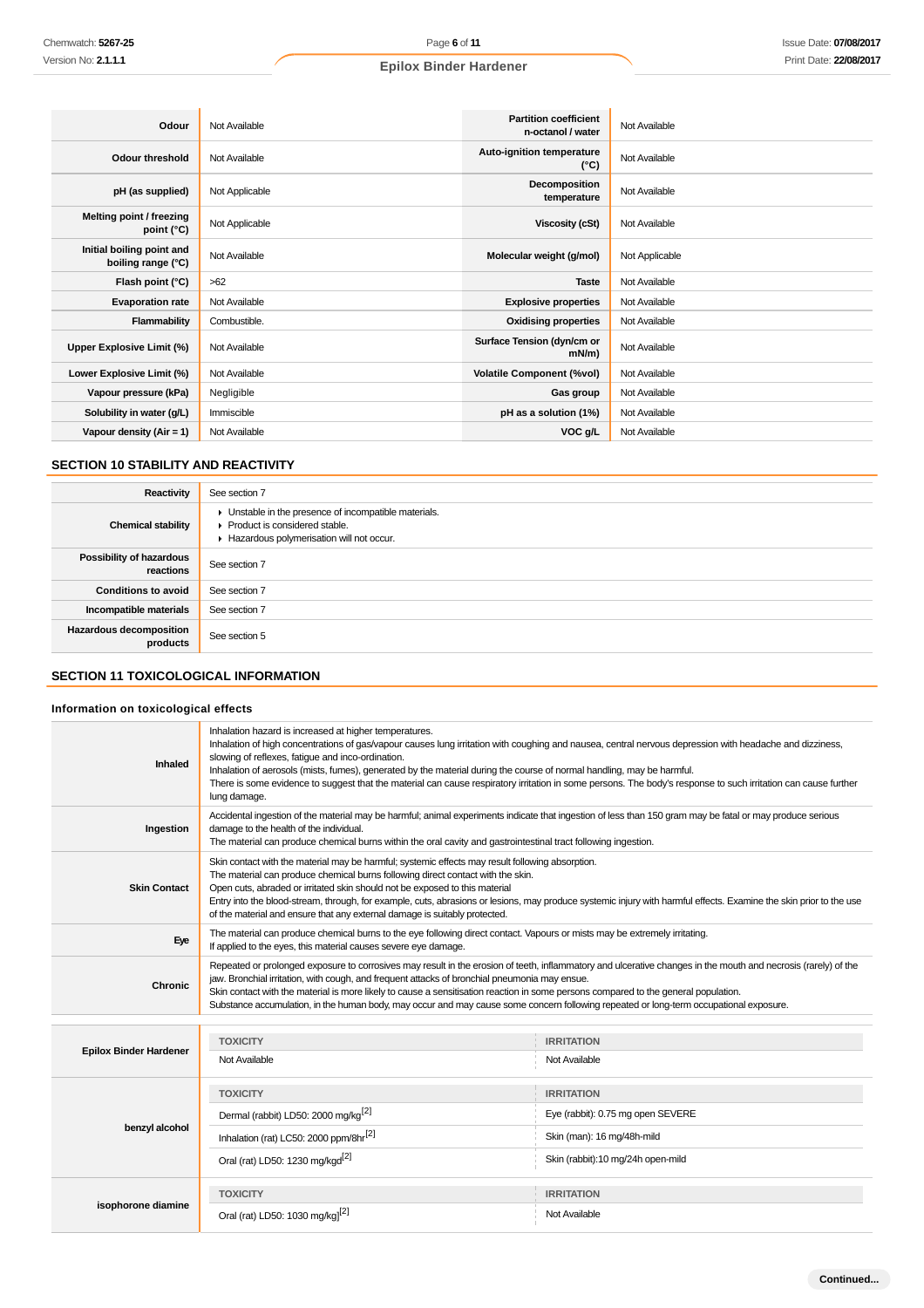**N-AMINOETHYLPIPERAZINE**

## **Epilox Binder Hardener**

|                                                                     | <b>TOXICITY</b><br><b>IRRITATION</b>                                                                                                                                                                                                                                                                                                                                                                                                                                                                                                                                                                                                                                                                                                                                                                                                                                                                                                                                                                                                                                                                                                                                                                                                                                                                                                                                                                                                                                                                                                                                                                                                                                                                                                                                                                                                                                                                                                                                                                                                                                                                                                                                                                                                                                                                                                                                                                                                                                                                                                                                                                                                                                                                                                                                                                                                                                                                                                                                                                            |                                                                                                                                                            |  |
|---------------------------------------------------------------------|-----------------------------------------------------------------------------------------------------------------------------------------------------------------------------------------------------------------------------------------------------------------------------------------------------------------------------------------------------------------------------------------------------------------------------------------------------------------------------------------------------------------------------------------------------------------------------------------------------------------------------------------------------------------------------------------------------------------------------------------------------------------------------------------------------------------------------------------------------------------------------------------------------------------------------------------------------------------------------------------------------------------------------------------------------------------------------------------------------------------------------------------------------------------------------------------------------------------------------------------------------------------------------------------------------------------------------------------------------------------------------------------------------------------------------------------------------------------------------------------------------------------------------------------------------------------------------------------------------------------------------------------------------------------------------------------------------------------------------------------------------------------------------------------------------------------------------------------------------------------------------------------------------------------------------------------------------------------------------------------------------------------------------------------------------------------------------------------------------------------------------------------------------------------------------------------------------------------------------------------------------------------------------------------------------------------------------------------------------------------------------------------------------------------------------------------------------------------------------------------------------------------------------------------------------------------------------------------------------------------------------------------------------------------------------------------------------------------------------------------------------------------------------------------------------------------------------------------------------------------------------------------------------------------------------------------------------------------------------------------------------------------|------------------------------------------------------------------------------------------------------------------------------------------------------------|--|
|                                                                     | Dermal (rabbit) LD50: 805 mg/kgE[2]                                                                                                                                                                                                                                                                                                                                                                                                                                                                                                                                                                                                                                                                                                                                                                                                                                                                                                                                                                                                                                                                                                                                                                                                                                                                                                                                                                                                                                                                                                                                                                                                                                                                                                                                                                                                                                                                                                                                                                                                                                                                                                                                                                                                                                                                                                                                                                                                                                                                                                                                                                                                                                                                                                                                                                                                                                                                                                                                                                             | Eye (rabbit):20 mg/24 h - moderate                                                                                                                         |  |
| triethylenetetramine                                                | Oral (rat) LD50: 2500 mg/kgE[2]                                                                                                                                                                                                                                                                                                                                                                                                                                                                                                                                                                                                                                                                                                                                                                                                                                                                                                                                                                                                                                                                                                                                                                                                                                                                                                                                                                                                                                                                                                                                                                                                                                                                                                                                                                                                                                                                                                                                                                                                                                                                                                                                                                                                                                                                                                                                                                                                                                                                                                                                                                                                                                                                                                                                                                                                                                                                                                                                                                                 | Eye (rabbit); 49 mg - SEVERE                                                                                                                               |  |
|                                                                     |                                                                                                                                                                                                                                                                                                                                                                                                                                                                                                                                                                                                                                                                                                                                                                                                                                                                                                                                                                                                                                                                                                                                                                                                                                                                                                                                                                                                                                                                                                                                                                                                                                                                                                                                                                                                                                                                                                                                                                                                                                                                                                                                                                                                                                                                                                                                                                                                                                                                                                                                                                                                                                                                                                                                                                                                                                                                                                                                                                                                                 | Skin (rabbit): 490 mg open SEVERE                                                                                                                          |  |
|                                                                     |                                                                                                                                                                                                                                                                                                                                                                                                                                                                                                                                                                                                                                                                                                                                                                                                                                                                                                                                                                                                                                                                                                                                                                                                                                                                                                                                                                                                                                                                                                                                                                                                                                                                                                                                                                                                                                                                                                                                                                                                                                                                                                                                                                                                                                                                                                                                                                                                                                                                                                                                                                                                                                                                                                                                                                                                                                                                                                                                                                                                                 | Skin (rabbit): 5 mg/24 SEVERE                                                                                                                              |  |
|                                                                     | <b>TOXICITY</b>                                                                                                                                                                                                                                                                                                                                                                                                                                                                                                                                                                                                                                                                                                                                                                                                                                                                                                                                                                                                                                                                                                                                                                                                                                                                                                                                                                                                                                                                                                                                                                                                                                                                                                                                                                                                                                                                                                                                                                                                                                                                                                                                                                                                                                                                                                                                                                                                                                                                                                                                                                                                                                                                                                                                                                                                                                                                                                                                                                                                 | <b>IRRITATION</b>                                                                                                                                          |  |
|                                                                     | Dermal (rabbit) LD50: 880 mg/kgE[2]                                                                                                                                                                                                                                                                                                                                                                                                                                                                                                                                                                                                                                                                                                                                                                                                                                                                                                                                                                                                                                                                                                                                                                                                                                                                                                                                                                                                                                                                                                                                                                                                                                                                                                                                                                                                                                                                                                                                                                                                                                                                                                                                                                                                                                                                                                                                                                                                                                                                                                                                                                                                                                                                                                                                                                                                                                                                                                                                                                             | Eye (rabbit): 20 mg/24h - mod                                                                                                                              |  |
| N-aminoethylpiperazine                                              | Oral (rat) LD50: 2410 mg/kgd <sup>[2]</sup>                                                                                                                                                                                                                                                                                                                                                                                                                                                                                                                                                                                                                                                                                                                                                                                                                                                                                                                                                                                                                                                                                                                                                                                                                                                                                                                                                                                                                                                                                                                                                                                                                                                                                                                                                                                                                                                                                                                                                                                                                                                                                                                                                                                                                                                                                                                                                                                                                                                                                                                                                                                                                                                                                                                                                                                                                                                                                                                                                                     | Skin (rabbit): 0.1 mg/24h - mild                                                                                                                           |  |
|                                                                     |                                                                                                                                                                                                                                                                                                                                                                                                                                                                                                                                                                                                                                                                                                                                                                                                                                                                                                                                                                                                                                                                                                                                                                                                                                                                                                                                                                                                                                                                                                                                                                                                                                                                                                                                                                                                                                                                                                                                                                                                                                                                                                                                                                                                                                                                                                                                                                                                                                                                                                                                                                                                                                                                                                                                                                                                                                                                                                                                                                                                                 | Skin (rabbit): 5 mg/24h - SEVERE                                                                                                                           |  |
| Legend:                                                             | 1. Value obtained from Europe ECHA Registered Substances - Acute toxicity 2.* Value obtained from manufacturer's SDS. Unless otherwise specified data<br>extracted from RTECS - Register of Toxic Effect of chemical Substances                                                                                                                                                                                                                                                                                                                                                                                                                                                                                                                                                                                                                                                                                                                                                                                                                                                                                                                                                                                                                                                                                                                                                                                                                                                                                                                                                                                                                                                                                                                                                                                                                                                                                                                                                                                                                                                                                                                                                                                                                                                                                                                                                                                                                                                                                                                                                                                                                                                                                                                                                                                                                                                                                                                                                                                 |                                                                                                                                                            |  |
| <b>BENZYL ALCOHOL</b>                                               | Unlike benzylic alcohols, the beta-hydroxyl group of the members of benzyl alkyl alcohols contributes to break down reactions but do not undergo phase II<br>metabolic activation. Though structurally similar to cancer causing ethyl benzene, phenethyl alcohol is only of negligible concern due to limited similarity in<br>their pattern of activity.<br>For benzoates:<br>Benzyl alcohol, benzoic acid and its sodium and potassium salt have a common metabolic and excretion pathway. All but benzyl alcohol are considered to be<br>unharmful and of low acute toxicity. They may cause slight irritation by oral, dermal or inhalation exposure except sodium benzoate which doesn't irritate the<br>skin. Studies showed increased mortality, reduced weight gain, liver and kidney effects at higher doses, also, lesions of the brains, thymus and skeletal<br>muscles may occur with benzyl alcohol.<br>Adverse reactions to fragrances in perfumes and fragranced cosmetic products include allergic contact dermatitis, irritant contact dermatitis, sensitivity to<br>light, immediate contact reactions, and pigmented contact dermatitis. Airborne and connubial contact dermatitis occurs. Contact allergy is a lifelong condition,<br>so symptoms may occur on re-exposure. Allergic contact dermatitis can be severe and widespread, with significant impairment of quality of life and potential<br>consequences for fitness for work.<br>Fragrance allergens act as haptens, low molecular weight chemicals that cause an immune response only when attached to a carrier protein. However, not all<br>sensitizing fragrance chemicals are directly reactive, but require previous activation. A prehapten is a chemical that itself causes little or no sensitization, but<br>is transformed into a hapten in the skin (bioactivation), usually via enzyme catalysis. It is not always possible to know whether a particular allergen that is not<br>directly reactive acts as a prehapten or a prohapten, or both.<br>This is a member or analogue of a group of benzyl derivatives generally regarded as safe (GRAS), based partly on their self-limiting properties as flavouring<br>substances in food. In humans and other animals, they are rapidly absorbed, broken down and excreted, with a wide safety margin. They also lack significant<br>potential to cause genetic toxicity and mutations. The intake of benzyl derivatives as natural components of traditional foods is actually higher than the intake as<br>intentionally added flavouring substances.<br>The aryl alkyl alcohol (AAA) fragrance ingredients have diverse chemical structures, with similar metabolic and toxicity profiles. The AAA fragrances<br>demonstrate low acute and subchronic toxicity by skin contact and swallowing. At concentrations likely to be encountered by consumers, AAA fragrance<br>ingredients are non-irritating to the skin. The potential for eye irritation is minimal. |                                                                                                                                                            |  |
| <b>ISOPHORONE DIAMINE</b>                                           | Isophorone diamine is a strong skin irritant, corrosive with repeated application. Frequent occupational exposure may lead to the development of allergic skin<br>inflammation. There could be damage to the smell organ, throat and lungs following inhalational exposure. Reduced kidney weight can result.<br>The material may be irritating to the eye, with prolonged contact causing inflammation. Repeated or prolonged exposure to irritants may produce conjunctivitis.<br>The material may produce respiratory tract irritation, and result in damage to the lung including reduced lung function.                                                                                                                                                                                                                                                                                                                                                                                                                                                                                                                                                                                                                                                                                                                                                                                                                                                                                                                                                                                                                                                                                                                                                                                                                                                                                                                                                                                                                                                                                                                                                                                                                                                                                                                                                                                                                                                                                                                                                                                                                                                                                                                                                                                                                                                                                                                                                                                                    |                                                                                                                                                            |  |
| <b>TRIETHYLENETETRAMINE</b>                                         | The material may produce severe irritation to the eye causing pronounced inflammation. Repeated or prolonged exposure to irritants may produce<br>conjunctivitis.<br>For alkyl polyamines:<br>The alkyl polyamines cluster consists of two terminal primary and at least one secondary amine groups and are derivatives of low molecular weight<br>ethylenediamine, propylenediamine or hexanediamine. Toxicity depends on route of exposure. Cluster members have been shown to cause skin irritation or<br>sensitisation, eye irritation and genetic defects, but have not been shown to cause cancer.<br>Triethylenetetramine is a severe irritant to skin and eyes and may induce skin sensitisation. Acute exposure to saturated vapour via inhalation was tolerated<br>without impairment but exposure to aerosol may lead to reversible irritations of the mucous membranes in the airways. Studies done on experimental animals<br>showed that it does not cause cancer or foetal developmental defects.<br>Exposure to the material for prolonged periods may cause physical defects in the developing embryo (teratogenesis).                                                                                                                                                                                                                                                                                                                                                                                                                                                                                                                                                                                                                                                                                                                                                                                                                                                                                                                                                                                                                                                                                                                                                                                                                                                                                                                                                                                                                                                                                                                                                                                                                                                                                                                                                                                                                                                                         |                                                                                                                                                            |  |
| N-AMINOETHYLPIPERAZINE                                              | The material may produce moderate eye irritation leading to inflammation. Repeated or prolonged exposure to irritants may produce conjunctivitis.<br>for piperazine:<br>Exposure to piperazine and its salts has clearly been demonstrated to cause asthma in occupational settings. No NOAEL can be estimated for respiratory<br>sensitisation (asthma).<br>Although the LD50 levels indicate a relatively low level of oral acute toxicity (LD50 1-5 q/kg bw), signs of neurotoxicity may appear in humans after exposure to<br>lower doses. Based on exposure levels of up to 3.4 mg/kg/day piperazine base and a LOAEL of 110 mg/kg, there is no concern for acute toxicity<br>In pigs, piperazine is readily absorbed from the gastrointestinal tract, and the major part of the resorbed compound is excreted as unchanged piperazine<br>during the first 48 hours.                                                                                                                                                                                                                                                                                                                                                                                                                                                                                                                                                                                                                                                                                                                                                                                                                                                                                                                                                                                                                                                                                                                                                                                                                                                                                                                                                                                                                                                                                                                                                                                                                                                                                                                                                                                                                                                                                                                                                                                                                                                                                                                                       |                                                                                                                                                            |  |
| <b>BENZYL ALCOHOL &amp;</b>                                         | The following information refers to contact allergens as a group and may not be specific to this product.                                                                                                                                                                                                                                                                                                                                                                                                                                                                                                                                                                                                                                                                                                                                                                                                                                                                                                                                                                                                                                                                                                                                                                                                                                                                                                                                                                                                                                                                                                                                                                                                                                                                                                                                                                                                                                                                                                                                                                                                                                                                                                                                                                                                                                                                                                                                                                                                                                                                                                                                                                                                                                                                                                                                                                                                                                                                                                       |                                                                                                                                                            |  |
| <b>ISOPHORONE DIAMINE &amp;</b><br><b>TRIETHYLENETETRAMINE</b>      | Contact allergies quickly manifest themselves as contact eczema, more rarely as urticaria or Quincke's oedema. The pathogenesis of contact eczema                                                                                                                                                                                                                                                                                                                                                                                                                                                                                                                                                                                                                                                                                                                                                                                                                                                                                                                                                                                                                                                                                                                                                                                                                                                                                                                                                                                                                                                                                                                                                                                                                                                                                                                                                                                                                                                                                                                                                                                                                                                                                                                                                                                                                                                                                                                                                                                                                                                                                                                                                                                                                                                                                                                                                                                                                                                               |                                                                                                                                                            |  |
| &<br>N-AMINOETHYLPIPERAZINE                                         | involves a cell-mediated (T lymphocytes) immune reaction of the delayed type. Other allergic skin reactions, e.g. contact urticaria, involve antibody-mediated<br>immune reactions.                                                                                                                                                                                                                                                                                                                                                                                                                                                                                                                                                                                                                                                                                                                                                                                                                                                                                                                                                                                                                                                                                                                                                                                                                                                                                                                                                                                                                                                                                                                                                                                                                                                                                                                                                                                                                                                                                                                                                                                                                                                                                                                                                                                                                                                                                                                                                                                                                                                                                                                                                                                                                                                                                                                                                                                                                             |                                                                                                                                                            |  |
| <b>BENZYL ALCOHOL &amp;</b>                                         | The material may cause skin irritation after prolonged or repeated exposure and may produce on contact skin redness, swelling, the production of vesicles,                                                                                                                                                                                                                                                                                                                                                                                                                                                                                                                                                                                                                                                                                                                                                                                                                                                                                                                                                                                                                                                                                                                                                                                                                                                                                                                                                                                                                                                                                                                                                                                                                                                                                                                                                                                                                                                                                                                                                                                                                                                                                                                                                                                                                                                                                                                                                                                                                                                                                                                                                                                                                                                                                                                                                                                                                                                      |                                                                                                                                                            |  |
| <b>ISOPHORONE DIAMINE</b>                                           | scaling and thickening of the skin.                                                                                                                                                                                                                                                                                                                                                                                                                                                                                                                                                                                                                                                                                                                                                                                                                                                                                                                                                                                                                                                                                                                                                                                                                                                                                                                                                                                                                                                                                                                                                                                                                                                                                                                                                                                                                                                                                                                                                                                                                                                                                                                                                                                                                                                                                                                                                                                                                                                                                                                                                                                                                                                                                                                                                                                                                                                                                                                                                                             |                                                                                                                                                            |  |
| <b>ISOPHORONE DIAMINE &amp;</b><br><b>TRIETHYLENETETRAMINE</b><br>& | Asthma-like symptoms may continue for months or even years after exposure to the material ends. This may be due to a non-allergic condition known as<br>reactive airways dysfunction syndrome (RADS) which can occur after exposure to high levels of highly irritating compound. Main criteria for diagnosing<br>RADS include the absence of previous airways disease in a non-atopic individual, with sudden onset of persistent asthma-like symptoms within minutes to                                                                                                                                                                                                                                                                                                                                                                                                                                                                                                                                                                                                                                                                                                                                                                                                                                                                                                                                                                                                                                                                                                                                                                                                                                                                                                                                                                                                                                                                                                                                                                                                                                                                                                                                                                                                                                                                                                                                                                                                                                                                                                                                                                                                                                                                                                                                                                                                                                                                                                                                       |                                                                                                                                                            |  |
| N-AMINOETHYLPIPERAZINE                                              | hours of a documented exposure to the irritant. Other criteria for diagnosis of RADS include a reversible airflow pattern on lung function tests, moderate to<br>severe bronchial hyperreactivity on methacholine challenge testing, and the lack of minimal lymphocytic inflammation, without eosinophilia.                                                                                                                                                                                                                                                                                                                                                                                                                                                                                                                                                                                                                                                                                                                                                                                                                                                                                                                                                                                                                                                                                                                                                                                                                                                                                                                                                                                                                                                                                                                                                                                                                                                                                                                                                                                                                                                                                                                                                                                                                                                                                                                                                                                                                                                                                                                                                                                                                                                                                                                                                                                                                                                                                                    |                                                                                                                                                            |  |
| <b>TRIETHYLENETETRAMINE</b><br>&                                    | eye blindness and irreparable damage. As such, they require careful handling. In general, the low-molecular weight polyamines have been positive in the                                                                                                                                                                                                                                                                                                                                                                                                                                                                                                                                                                                                                                                                                                                                                                                                                                                                                                                                                                                                                                                                                                                                                                                                                                                                                                                                                                                                                                                                                                                                                                                                                                                                                                                                                                                                                                                                                                                                                                                                                                                                                                                                                                                                                                                                                                                                                                                                                                                                                                                                                                                                                                                                                                                                                                                                                                                         | Ethyleneamines are very reactive and can cause chemical burns, skin rashes and asthma-like symptoms. It is readily absorbed through the skin and may cause |  |

Ames assay (for genetic damage); however, this is probably due to their ability to chelate copper.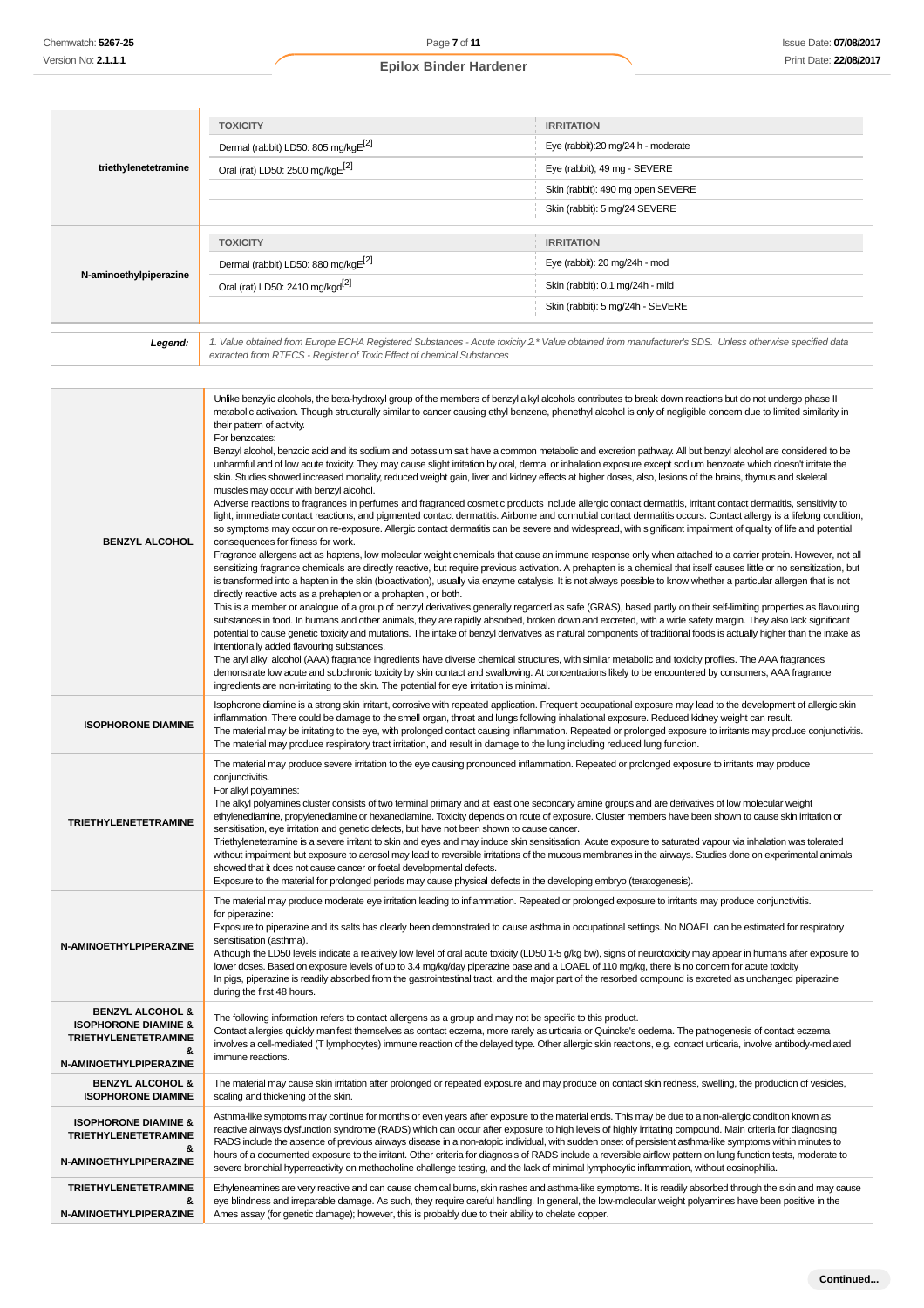|  |  | <b>Epilox Binder Hardener</b> |
|--|--|-------------------------------|
|--|--|-------------------------------|

| <b>TRIETHYLENETETRAMINE</b><br>&<br>N-AMINOETHYLPIPERAZINE | The material may cause severe skin irritation after prolonged or repeated exposure and may produce on contact skin redness, swelling, the production of<br>vesicles, scaling and thickening of the skin. Repeated exposures may produce severe ulceration. |                                 |                                                                                          |
|------------------------------------------------------------|------------------------------------------------------------------------------------------------------------------------------------------------------------------------------------------------------------------------------------------------------------|---------------------------------|------------------------------------------------------------------------------------------|
| <b>Acute Toxicity</b>                                      | w                                                                                                                                                                                                                                                          | Carcinogenicity                 | $\mathord{\circ}$                                                                        |
| <b>Skin Irritation/Corrosion</b>                           |                                                                                                                                                                                                                                                            | Reproductivity                  | ∾                                                                                        |
| <b>Serious Eye</b><br>Damage/Irritation                    | w                                                                                                                                                                                                                                                          | <b>STOT - Single Exposure</b>   | ✔                                                                                        |
| <b>Respiratory or Skin</b><br>sensitisation                | w                                                                                                                                                                                                                                                          | <b>STOT - Repeated Exposure</b> | $\circledcirc$                                                                           |
| <b>Mutagenicity</b>                                        | N                                                                                                                                                                                                                                                          | <b>Aspiration Hazard</b>        | ◎                                                                                        |
|                                                            |                                                                                                                                                                                                                                                            | Legend:                         | $\blacktriangleright$ - Data available but does not fill the criteria for classification |

 $\rightarrow$  – Data available to make classification  $\bigcirc$  – Data Not Available to make classification

### **SECTION 12 ECOLOGICAL INFORMATION**

## **Toxicity Epilox Binder Hardener ENDPOINT TEST DURATION (HR) SPECIES VALUE SOURCE** Not Available Not Available Not Available Not Available Not Available **benzyl alcohol ENDPOINT TEST DURATION (HR) SPECIES VALUE SOURCE** LC50 96 Fish 10mg/L 4 **isophorone diamine ENDPOINT TEST DURATION (HR) SPECIES VALUE SOURCE**  $\textsf{LCS0}$   $\qquad \qquad \textsf{96}$   $\qquad \qquad \textsf{Fish}$   $\qquad \qquad \textsf{Fish}$   $\qquad \qquad \textsf{1}$ EC50 48 Crustacea 17.4mg/L 4 EC50 72 Algae or other aquatic plants = 37mg/L 1 EC10 72 Algae or other aquatic plants = 3.1mg/L | 1 NOEC 72 Algae or other aquatic plants =1.5mg/L 1 **triethylenetetramine ENDPOINT TEST DURATION (HR) SPECIES VALUE SOURCE** LC50 96 Fish 180mg/L 1 EC50 48 Crustacea 31.1mg/L 1 EC50 72 Algae or other aquatic plants 2.5mg/L 1 NOEC 72 Algae or other aquatic plants <2.5mg/L 1 **N-aminoethylpiperazine ENDPOINT TEST DURATION (HR) SPECIES VALUE SOURCE** LC50 96 Fish 2190mg/L 4 EC50 48 Crustacea =32mg/L 1 EC50 72 Algae or other aquatic plants =495mg/L i 1 NOEC 48 Crustacea =18mg/L 1

**Legend:** Extracted from 1. IUCLID Toxicity Data 2. Europe ECHA Registered Substances - Ecotoxicological Information - Aquatic Toxicity 3. EPIWIN Suite V3.12 (QSAR) - Aquatic Toxicity Data (Estimated) 4. US EPA, Ecotox database - Aquatic Toxicity Data 5. ECETOC Aquatic Hazard Assessment Data 6. NITE (Japan) - Bioconcentration Data 7. METI (Japan) - Bioconcentration Data 8. Vendor Data

Harmful to aquatic organisms, may cause long-term adverse effects in the aquatic environment.

Do NOT allow product to come in contact with surface waters or to intertidal areas below the mean high water mark. Do not contaminate water when cleaning equipment or disposing of equipment wash-waters.

Wastes resulting from use of the product must be disposed of on site or at approved waste sites.

Prevent, by any means available, spillage from entering drains or water courses.

**DO NOT** discharge into sewer or waterways.

#### **Persistence and degradability**

| Ingredient             | Persistence: Water/Soil | Persistence: Air |
|------------------------|-------------------------|------------------|
| benzyl alcohol         | LOW                     | <b>LOW</b>       |
| isophorone diamine     | <b>HIGH</b>             | <b>HIGH</b>      |
| triethylenetetramine   | LOW                     | LOW              |
| N-aminoethylpiperazine | <b>HIGH</b>             | <b>HIGH</b>      |

#### **Bioaccumulative potential**

| Ingredient         | <b>Bioaccumulation</b> |  |  |
|--------------------|------------------------|--|--|
| benzyl alcohol     | LOW (LogKOW = $1.1$ )  |  |  |
| isophorone diamine | LOW (BCF = $3.4$ )     |  |  |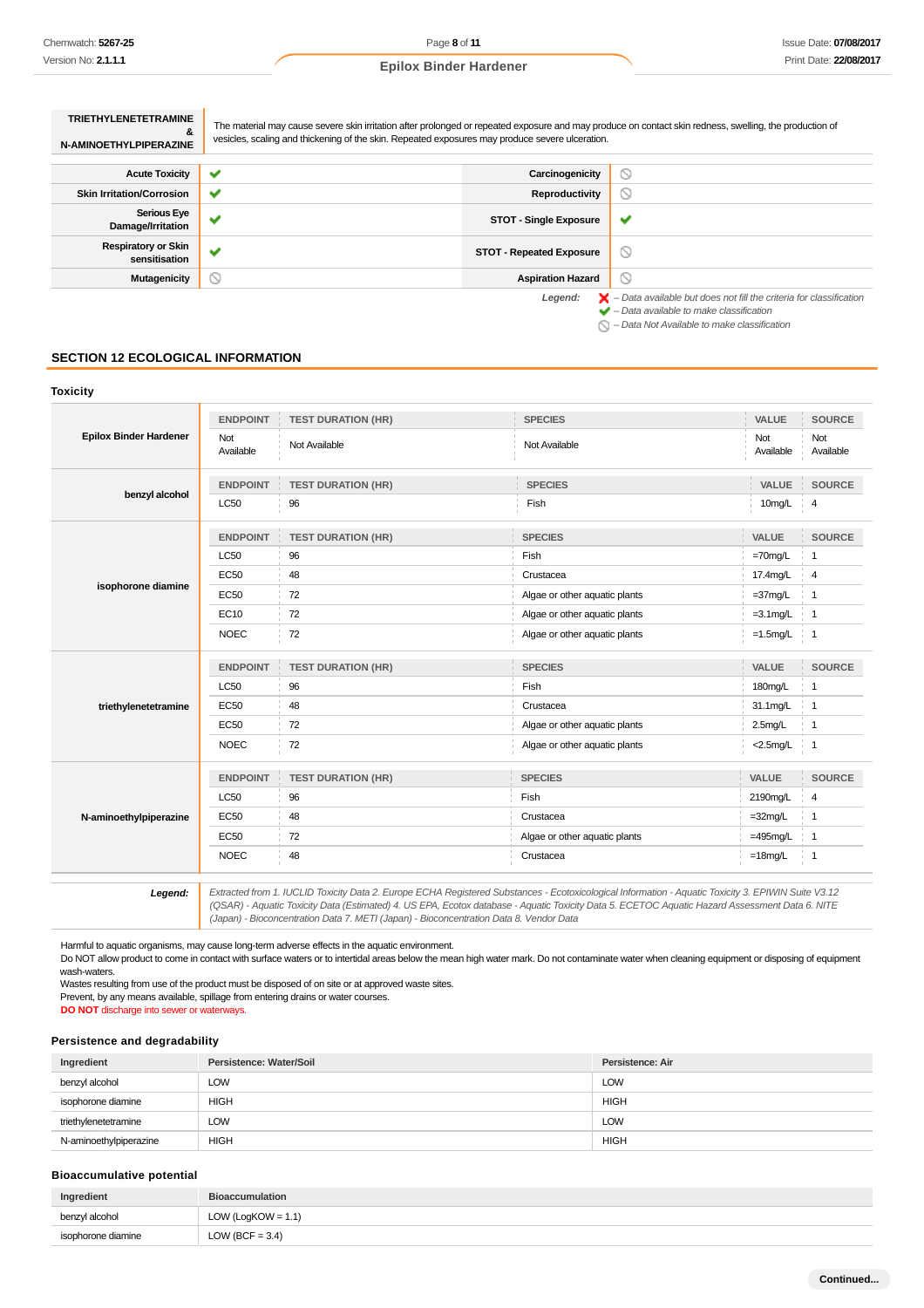| triethylenetetramine            | LOW (LogKOW = $-2.6464$ ) |
|---------------------------------|---------------------------|
| N-aminoethylpiperazine          | LOW (LogKOW = -1.5677)    |
| <b>Administration Community</b> |                           |

#### **Mobility in soil**

| Ingredient             | <b>Mobility</b>      |
|------------------------|----------------------|
| benzyl alcohol         | LOW (KOC = $15.66$ ) |
| isophorone diamine     | LOW (KOC = 340.4)    |
| triethylenetetramine   | LOW (KOC = $309.9$ ) |
| N-aminoethylpiperazine | $LOW (KOC = 171.7)$  |

## **SECTION 13 DISPOSAL CONSIDERATIONS**

#### **Waste treatment methods**

|                            | • Containers may still present a chemical hazard/danger when empty.                                                                                             |  |  |  |
|----------------------------|-----------------------------------------------------------------------------------------------------------------------------------------------------------------|--|--|--|
|                            | Return to supplier for reuse/ recycling if possible.                                                                                                            |  |  |  |
|                            | Otherwise:                                                                                                                                                      |  |  |  |
|                            | If container can not be cleaned sufficiently well to ensure that residuals do not remain or if the container cannot be used to store the same product, then     |  |  |  |
|                            | puncture containers, to prevent re-use, and bury at an authorised landfill.                                                                                     |  |  |  |
|                            | • Where possible retain label warnings and SDS and observe all notices pertaining to the product.                                                               |  |  |  |
|                            | DO NOT allow wash water from cleaning or process equipment to enter drains.                                                                                     |  |  |  |
| <b>Product / Packaging</b> | It may be necessary to collect all wash water for treatment before disposal.                                                                                    |  |  |  |
| disposal                   | In all cases disposal to sewer may be subject to local laws and regulations and these should be considered first.                                               |  |  |  |
|                            | • Where in doubt contact the responsible authority.                                                                                                             |  |  |  |
|                            | $\blacktriangleright$ Recycle wherever possible.                                                                                                                |  |  |  |
|                            | • Consult manufacturer for recycling options or consult local or regional waste management authority for disposal if no suitable treatment or disposal facility |  |  |  |
|                            | can be identified.                                                                                                                                              |  |  |  |
|                            | Treat and neutralise at an approved treatment plant.                                                                                                            |  |  |  |
|                            | ▶ Treatment should involve: Neutralisation with suitable dilute acid followed by: burial in a land-fill specifically licensed to accept chemical and / or       |  |  |  |
|                            | pharmaceutical wastes or Incineration in a licensed apparatus (after admixture with suitable combustible material).                                             |  |  |  |

## **SECTION 14 TRANSPORT INFORMATION**

# **Labels Required Marine Pollutant** NO **HAZCHEM** 2X **Land transport (ADG) UN number** 1760 **UN proper shipping name** CORROSIVE LIQUID, N.O.S. (contains isophorone diamine, N-aminoethylpiperazine and triethylenetetramine) **Transport hazard class(es)**  $Class \ \ 8$ Subrisk Not Applicable **Packing group** | III **Environmental hazard** Not Applicable **Special precautions for user** Special provisions 223 274 Limited quantity 5L **Air transport (ICAO-IATA / DGR) UN number** 1760 **UN proper shipping name** Corrosive liquid, n.o.s. \* (contains isophorone diamine, N-aminoethylpiperazine and triethylenetetramine) **Transport hazard class(es)**  $ICAO/IATA Class$  8 ICAO / IATA Subrisk Not Applicable

|                              | <b>ERG Code</b><br>8L                    |         |  |
|------------------------------|------------------------------------------|---------|--|
| Packing group                | $\mathbf{m}$                             |         |  |
| <b>Environmental hazard</b>  | Not Applicable                           |         |  |
| Special precautions for user | Special provisions                       | A3 A803 |  |
|                              | Cargo Only Packing Instructions          | 856     |  |
|                              | Cargo Only Maximum Qty / Pack            | 60 L    |  |
|                              | Passenger and Cargo Packing Instructions | 852     |  |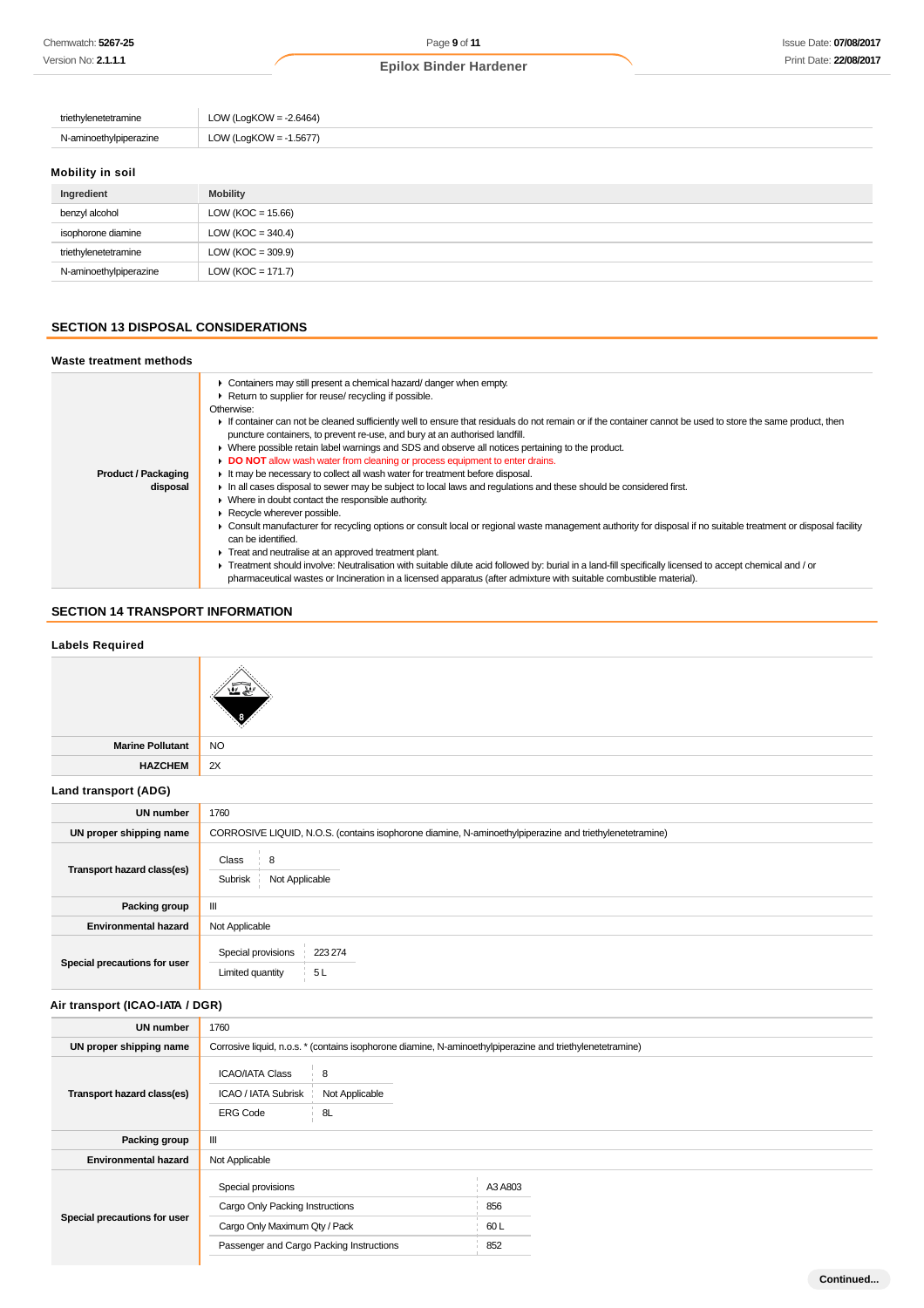| Passenger and Cargo Maximum Qty / Pack                    |      |
|-----------------------------------------------------------|------|
| Passenger and Cargo Limited Quantity Packing Instructions | Y841 |
| Passenger and Cargo Limited Maximum Qty / Pack            |      |

#### **Sea transport (IMDG-Code / GGVSee)**

| <b>UN number</b>             | 1760                                                                                                    |  |  |  |
|------------------------------|---------------------------------------------------------------------------------------------------------|--|--|--|
| UN proper shipping name      | CORROSIVE LIQUID, N.O.S. (contains isophorone diamine, N-aminoethylpiperazine and triethylenetetramine) |  |  |  |
| Transport hazard class(es)   | <b>IMDG Class</b><br>8<br><b>IMDG Subrisk</b><br>Not Applicable                                         |  |  |  |
| Packing group                | $\mathbf{III}$                                                                                          |  |  |  |
| <b>Environmental hazard</b>  | Not Applicable                                                                                          |  |  |  |
| Special precautions for user | $F-A$ , S-B<br><b>EMS Number</b><br>223 274<br>Special provisions<br><b>Limited Quantities</b><br>5L    |  |  |  |

#### **Transport in bulk according to Annex II of MARPOL and the IBC code**

Not Applicable

#### **SECTION 15 REGULATORY INFORMATION**

#### **Safety, health and environmental regulations / legislation specific for the substance or mixture**

| BENZYL ALCOHOL(100-51-6) IS FOUND ON THE FOLLOWING REGULATORY LISTS                                                         |                                                                             |                                                   |  |  |
|-----------------------------------------------------------------------------------------------------------------------------|-----------------------------------------------------------------------------|---------------------------------------------------|--|--|
|                                                                                                                             | Australia Hazardous Substances Information System - Consolidated Lists      | Australia Inventory of Chemical Substances (AICS) |  |  |
|                                                                                                                             | ISOPHORONE DIAMINE(2855-13-2) IS FOUND ON THE FOLLOWING REGULATORY LISTS    |                                                   |  |  |
|                                                                                                                             | Australia Hazardous Substances Information System - Consolidated Lists      | Australia Inventory of Chemical Substances (AICS) |  |  |
|                                                                                                                             | TRIETHYLENETETRAMINE(112-24-3) IS FOUND ON THE FOLLOWING REGULATORY LISTS   |                                                   |  |  |
|                                                                                                                             | Australia Hazardous Substances Information System - Consolidated Lists      | Australia Inventory of Chemical Substances (AICS) |  |  |
|                                                                                                                             | N-AMINOETHYLPIPERAZINE(140-31-8) IS FOUND ON THE FOLLOWING REGULATORY LISTS |                                                   |  |  |
| Australia Hazardous Substances Information System - Consolidated Lists<br>Australia Inventory of Chemical Substances (AICS) |                                                                             |                                                   |  |  |
| <b>National Inventory</b>                                                                                                   | <b>Status</b>                                                               |                                                   |  |  |
| Australia - AICS                                                                                                            | Y                                                                           |                                                   |  |  |
| Y<br>Canada - DSL                                                                                                           |                                                                             |                                                   |  |  |
| Canada - NDSL<br>N (benzyl alcohol; N-aminoethylpiperazine; isophorone diamine; triethylenetetramine)                       |                                                                             |                                                   |  |  |
| China - IECSC                                                                                                               | Υ                                                                           |                                                   |  |  |
| Europe - EINEC / ELINCS /<br>$\mathbf{m}$                                                                                   | Y                                                                           |                                                   |  |  |

| Europe - EINEC / ELINCS /<br><b>NLP</b> | $\checkmark$                                                                                                                                                                               |
|-----------------------------------------|--------------------------------------------------------------------------------------------------------------------------------------------------------------------------------------------|
| Japan - ENCS                            | N (isophorone diamine)                                                                                                                                                                     |
| Korea - KECI                            |                                                                                                                                                                                            |
| New Zealand - NZIoC                     | $\checkmark$                                                                                                                                                                               |
| Philippines - PICCS                     |                                                                                                                                                                                            |
| USA - TSCA                              | v                                                                                                                                                                                          |
| Legend:                                 | $Y = All$ ingredients are on the inventory<br>N = Not determined or one or more ingredients are not on the inventory and are not exempt from listing(see specific ingredients in brackets) |

## **SECTION 16 OTHER INFORMATION**

#### **Other information**

Classification of the preparation and its individual components has drawn on official and authoritative sources as well as independent review by the Chemwatch Classification committee using available literature references.

The SDS is a Hazard Communication tool and should be used to assist in the Risk Assessment. Many factors determine whether the reported Hazards are Risks in the workplace or other settings. Risks may be determined by reference to Exposures Scenarios. Scale of use, frequency of use and current or available engineering controls must be considered.

#### **Definitions and abbreviations**

PC-TWA: Permissible Concentration-Time Weighted Average PC-STEL: Permissible Concentration-Short Term Exposure Limit IARC: International Agency for Research on Cancer ACGIH: American Conference of Governmental Industrial Hygienists STEL: Short Term Exposure Limit TEEL: Temporary Emergency Exposure Limit。 IDLH: Immediately Dangerous to Life or Health Concentrations OSF: Odour Safety Factor NOAEL :No Observed Adverse Effect Level